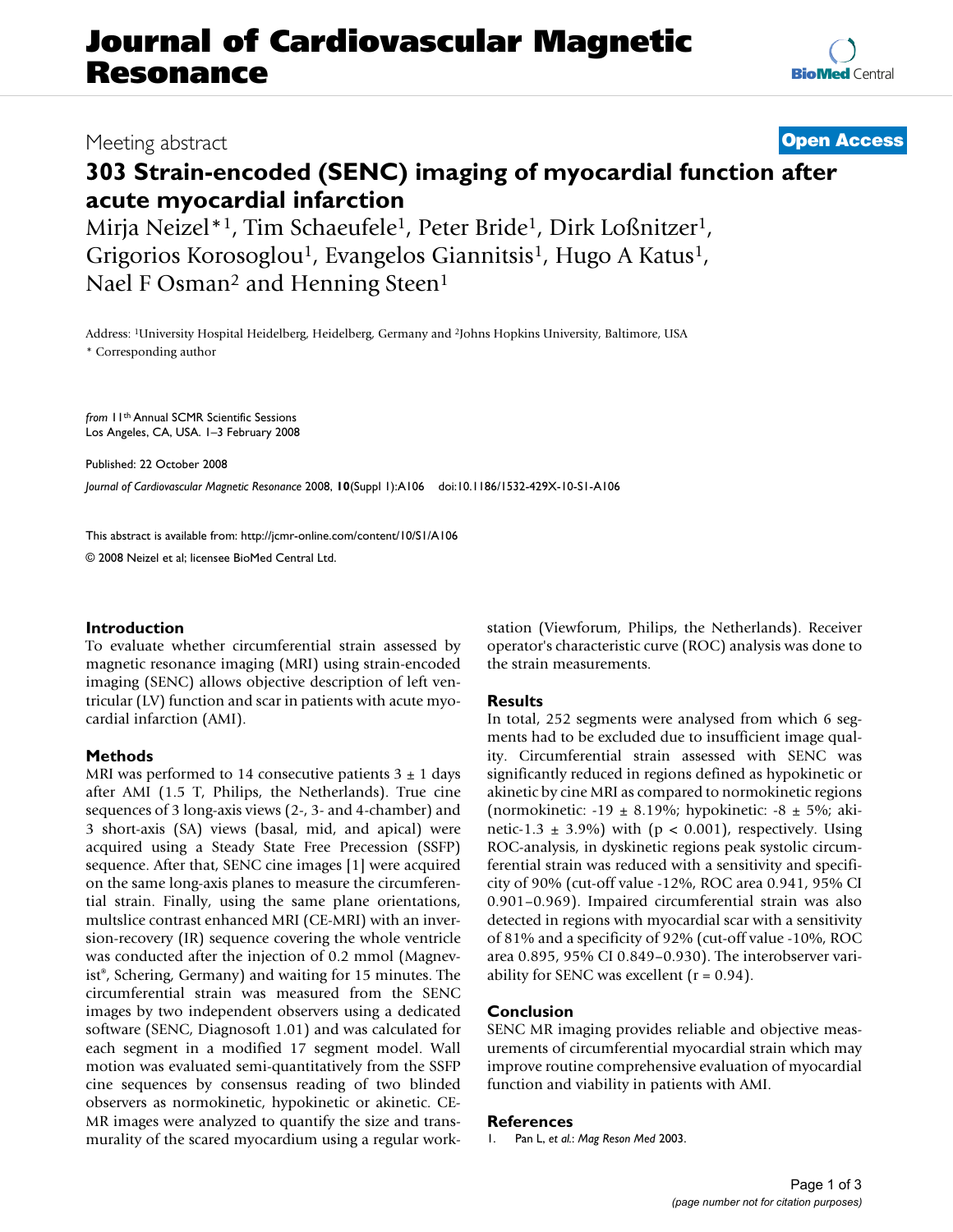

#### $$

SENC-image of a patient with anterior myocardial infarction. The green colour is clearly indicating the anterior dysfunctional region whereas in the regions with orange colour strain values are normal.